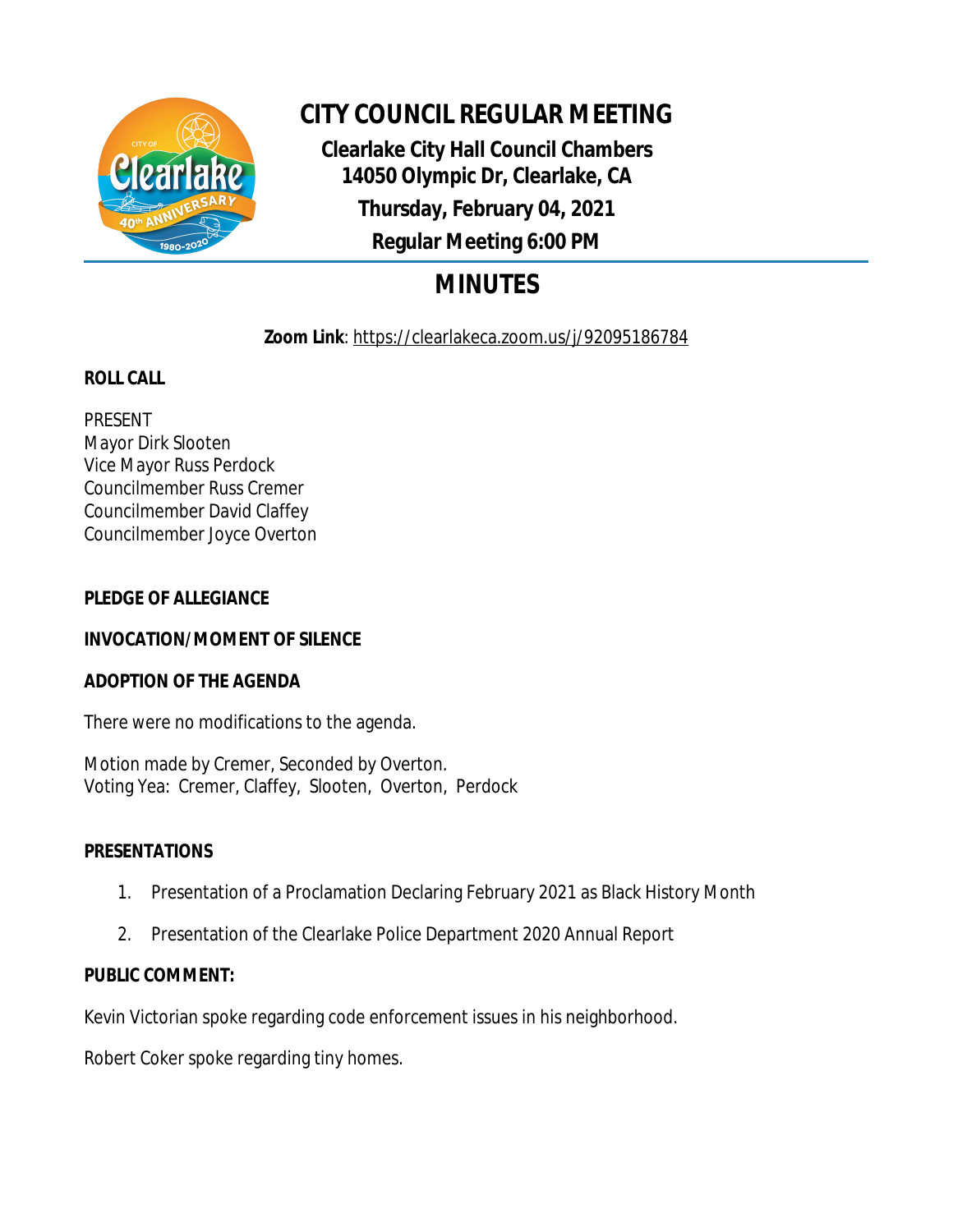#### **CONSENT AGENDA:**

Motion made by Overton, Seconded by Perdock. Voting Yea: Cremer, Claffey, Slooten, Overton, Perdock

- 3. Continuation of Declaration of Local Emergency Issued on October 9, 2017 and Ratified by Council Action October 12, 2017 Recommended Action: By motion keep declaration of emergency active and set next review for the next Council meeting
- 4. Continuation of Declaration of Local Emergency Issued on March 14, 2020 and Ratified by Council Action on March 19, 2020 Recommended Action: By motion, keep declaration of emergency active and set next review in sixty days
- 5. Warrants Recommended Action: Receive and file
- 6. Award of Contract for Design Services for the 2021 Measure V Projects Recommended Action: Authorize the City Manager to execute a contract with California Engineering Company for an amount not to exceed \$101,443.85
- 7. Reappointment of Three Planning Commissioners to Fill Four-Year Terms Effective March 12, 2021 through March 11, 2025 Recommended Action: Reappoint the three current Planning Commissioners to an additional term pursuant to the City Council Norms and Procedures
- 8. Adoption of 6th Amendment to the FY 2020-21 Budget (Resolution No. 2020-27) Appropriating Revenues from Sale of Surplus Public Works Equipment and Authorizing the City Manager to Lease a Vehicle from Enterprise Fleet Management for the Parks Division, Resolution No. 2021-06 Recommended Action: Adopt resolution
- 9. Adoption of the 7th Amendment to the FY 2020-21 Budget (Resolution No 2020-27) Appropriating a Donation from Lake County Tribal Health Consortium for the Purchase of AEDs, Resolution No. 2021-07 Recommended Action: Adopt resolution

#### **PUBLIC HEARING**

10. Public Hearing to Consider Acceptance of the State Community Black Grant Coronavirus Aid Relief and Economic Security Act (CDBG- CV) Round 2 and Round 3 in the amount of \$444,964.

Recommended Action: 1) Open public hearing and receive public comment regarding the Community Development Block Grant Coronavirus Aid, Relief and Economic Security Act (CDBG-CV2 and CV3) program and possible activities and projects to be considered for funding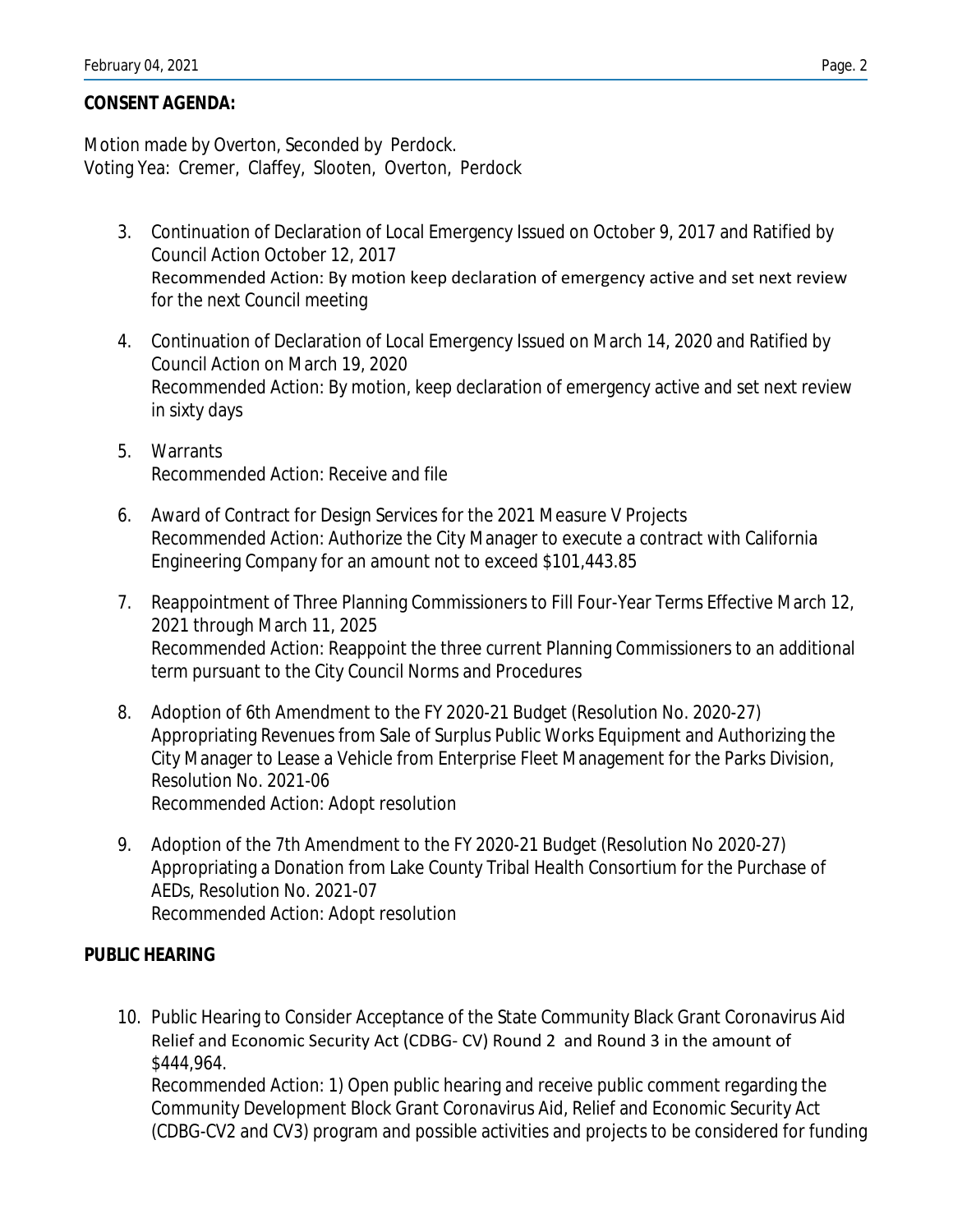under the upcoming Notice of Funding Availability (NOFA) process; 2) Provide direction for staff to prepare an application (Due February 12, 2021) in response to the release of the Notice of Funding Availability (NOFA) for CDBG-CV2 and CV3 funds for COVID-19 related activities that benefit low and moderate income residents; and 3) Adopt Resolution 2021-08 authorizing the City Manager and staff to submit the grant application due by February 12, 2021

City Manager Flora and Deputy City Clerk Viramontes gave the staff report.

Mayor Slooten opened the Public Hearing at 7:10 p.m.

There was no public comment and the Public Hearing was closed.

It was the consensus of the Council to use the funding for improvements to the Senior/Community Center.

Motion made by Overton, Seconded by Perdock. Voting Yea: Cremer, Claffey, Slooten, Overton, Perdock

## **BUSINESS**

11. Discussion and Consideration of Entering into a Lease with RM Clearlake, LLC for 15900, 15910, 15920, and 15970 Dam Road, Clearlake CA 95422 and Agreements with CALFIRE for Fire Mitigation Efforts in Vicinity of Said Properties Recommended Action: 1) Direct City Manager to sign and enter into the attached lease with RM Clearlake for the properties at 15900, 15910, 15920 and 15970 Dam Road, Clearlake; 2) Authorize the City Manager to execute the necessary agreements with CALFIRE for fire mitigation efforts

City Manager Flora gave the staff report.

Motion made by Cremer, Seconded by Overton. Voting Yea: Cremer, Claffey, Slooten, Overton, Perdock

## **CITY MANAGER AND COUNCILMEMBER REPORTS**

## **FUTURE AGENDA ITEMS**

Councilmember Overton asked for a review for a property for adding a homeless camp.

Councilmember Cremer asked for a discussion on options to address trash and abandoned vehicles in the city.

Mayor Slooten asked for a discussion on a letter to the trustees of the College districts to consider consolidation.